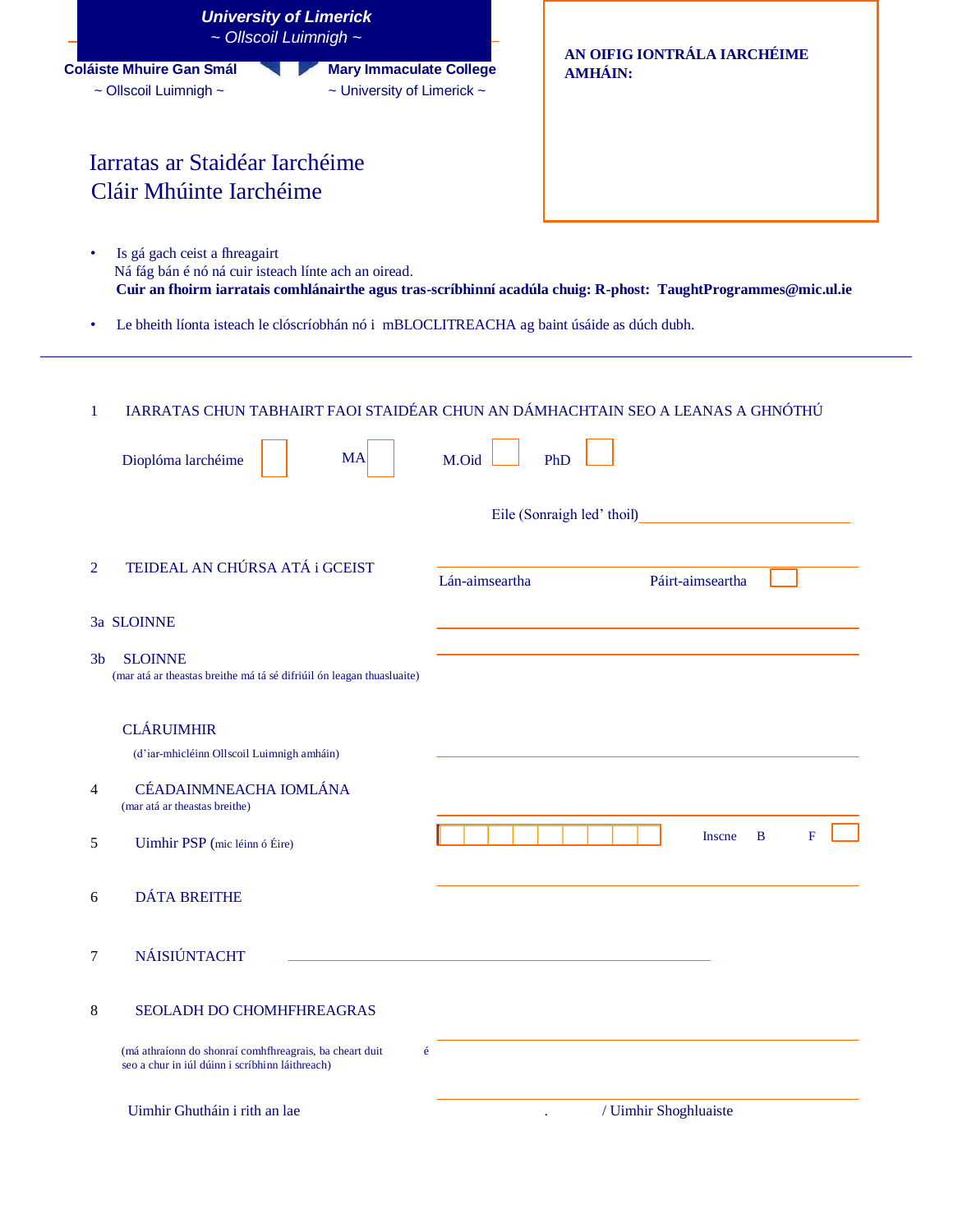|    | Seoladh Ríomhphoist                            |        |  |
|----|------------------------------------------------|--------|--|
| 9  | <b>SEOLADH BUAN</b><br>(nó seoladh neasghaoil) |        |  |
|    |                                                |        |  |
|    | Uimhir Ghutháin                                |        |  |
| 10 | TÁILLE IARRATAIS Sea                           | Ní hea |  |

| (déan teagmháil, led' thoil, leis | an Oifig Iontrála i gcomhair sonraí) |
|-----------------------------------|--------------------------------------|
|                                   |                                      |

# 11 OIDEACHAS TRÍÚ LEIBHÉAL

| Ainmneacha agus Seoltaí na<br>nInstitiúid ar deineadh freastal orthu | <b>Blianta Staidéar</b> |    | Príomhréimsí       | Cáilíocht | Aicme na Cáiliochta*<br>(m.sh. Onóracha den |
|----------------------------------------------------------------------|-------------------------|----|--------------------|-----------|---------------------------------------------|
|                                                                      | ó                       | go | Speisialtóireachta |           | Chéad Grád)                                 |
|                                                                      |                         |    |                    |           |                                             |
|                                                                      |                         |    |                    |           |                                             |
|                                                                      |                         |    |                    |           |                                             |
|                                                                      |                         |    |                    |           |                                             |
|                                                                      |                         |    |                    |           |                                             |
|                                                                      |                         |    |                    |           |                                             |
|                                                                      |                         |    |                    |           |                                             |
|                                                                      |                         |    |                    |           |                                             |
|                                                                      |                         |    |                    |           |                                             |
|                                                                      |                         |    |                    |           |                                             |

\* ag tógaint san áireamh an QCA deireannach do iarchéimithe Choláiste Mhuire Gan Smál/OL.

#### Scrúdú le déanamh nó Torthaí ar feitheamh

### **FÓGRA TÁBHACHTACH D'IARRATASÓIRÍ A BHFUIL CÁILÍOCHTAÍ Ó INSTITIÚIDÍ SEACHAS OLLSCOIL LUIMNIGH ACU. BÍ DEIMHIN DE, LE DO THOIL, GO GCUIREANN TÚ BUNCHÓIPEANNA DEN ÁBHAR SEO A LEANAS CHUIG TAUGHTPROGRAMMES@MIC.UL.IE**

● Tras-scríbhinn de do cháilíochtaí acadúla go dti seo ó Chláraitheoir d'Ollscoile(anna) (ina mbeidh torthaí deiridh do chéime). Tabhair faoi deara go ndéanfaidh CMgS tairiscintí faoi réir thaisceadh tras-scríbhinní nuair nach bhfuil said ar fáil ag am an iarratais. Is féidir tras-scríbhinní a chur le r-phost chuig: [TaughtProgrammes@mic.ul.ie](mailto:TaughtProgrammes@mic.ul.ie) nuair a bheidh fáil orthu.

● Ba cheart torthaí oifigiúla scrúduithe <u>atá le déanamh</u> a chur chuig [TaughtProgrammes@mic.ul.ie](mailto:TaughtProgrammes@mic.ul.ie) chomh luath in Éirinn is a bheidh said ar fáil.

### 12 CUMAIS AR LEITH

(sainchumais, eolas faoi theangacha, ag tógaint teangacha ríomhaireachta san áireamh)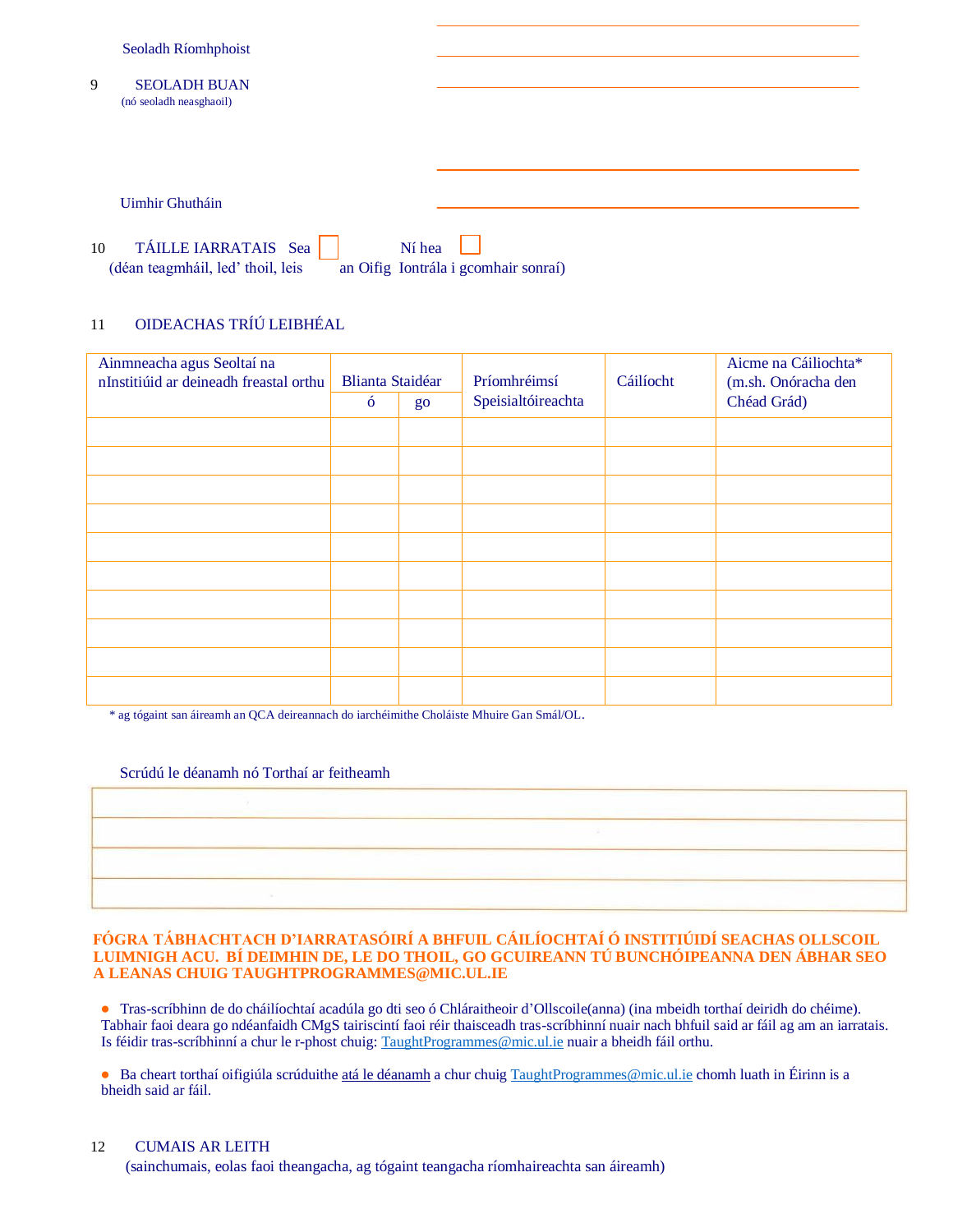| <u> Territoria de la capital de la capital de la capital de la capital de la capital de la capital de la capital de la capital de la capital de la capital de la capital de la capital de la capital de la capital de la capital</u><br>the company's company's company's company's<br>and the contract of the contract of the contract of the contract of the contract of the contract of the contract of |  |
|------------------------------------------------------------------------------------------------------------------------------------------------------------------------------------------------------------------------------------------------------------------------------------------------------------------------------------------------------------------------------------------------------------|--|
|                                                                                                                                                                                                                                                                                                                                                                                                            |  |
| and the contract of the contract of the contract of the contract of the contract of the contract of the contract of<br><u> De Santa Carlos de Santa Carlos de Santa Carlos de Santa Carlos de Santa Carlos de Santa Carlos de Santa Car</u>                                                                                                                                                                |  |
| <u> 1989 - Andrea Stadt Britain, amerikan beste bisantikan besar dan besar besar dalam besar dan besar dan besar</u><br>______                                                                                                                                                                                                                                                                             |  |
|                                                                                                                                                                                                                                                                                                                                                                                                            |  |
| <b>Contract Contract</b><br><u>and the company of the company of the company of the company of the company of the company of the company of the company of the company of the company of the company of the company of the company of the company of the com</u>                                                                                                                                           |  |
| the contract of the contract of the contract of<br>--                                                                                                                                                                                                                                                                                                                                                      |  |

# 13 FOILSEACHÁIN AGUS SPÉISEANNA TAIGHDE

| _____                                                                                                                                                                                                                                |
|--------------------------------------------------------------------------------------------------------------------------------------------------------------------------------------------------------------------------------------|
| the contract of the contract of the contract of<br><u> 1980 - Jan James Stein, Amerikaansk politiker (</u>                                                                                                                           |
| and the control of the control of the control of the control of the control of the control of the control of the<br>and the company of the company of the company of the company of the company of the company of the company of the |
| and the contract of the contract of the contract of the contract of the contract of the contract of the contract of                                                                                                                  |
| <b>Contract Contract</b><br>the contract of the contract of the contract of                                                                                                                                                          |
| production and the second control of the control of the control of the control of the control of the control of                                                                                                                      |
| <u> De Santa Carlos de Santa Carlos de Santa Carlos de Santa Carlos de Santa Carlos de Santa Carlos de Santa Car</u>                                                                                                                 |

(liostaigh Foilseacháin, Tuairiscí agus Tráchtais le teidil, dáta agus ábhar agus Teideal Irise más cuí)

14 Cuir in iúl, go hachomair, ach go follasach bunús do spéis i staidéar iarchéime agus an gaol atá aige seo led' aidhmeanna gairme

15 Cuir in iúl, led' thoil, na postanna atá tar éis a bheith agat in ord ama droim ar ais. Is féidir leathanaigh bhreise a úsáid más gá

## (i) FOSTAÍOCHT REATHA NÓ IS DÉANAÍ

| DÁTAÍ                                |    | TEIDEAL CRUINN AR DO PHOST |
|--------------------------------------|----|----------------------------|
| Ó                                    | Go |                            |
|                                      |    | AN CINEÁL OIBRE            |
| AINM AGUS SEOLADH IOMLÁN AN FHOSTÓRA |    |                            |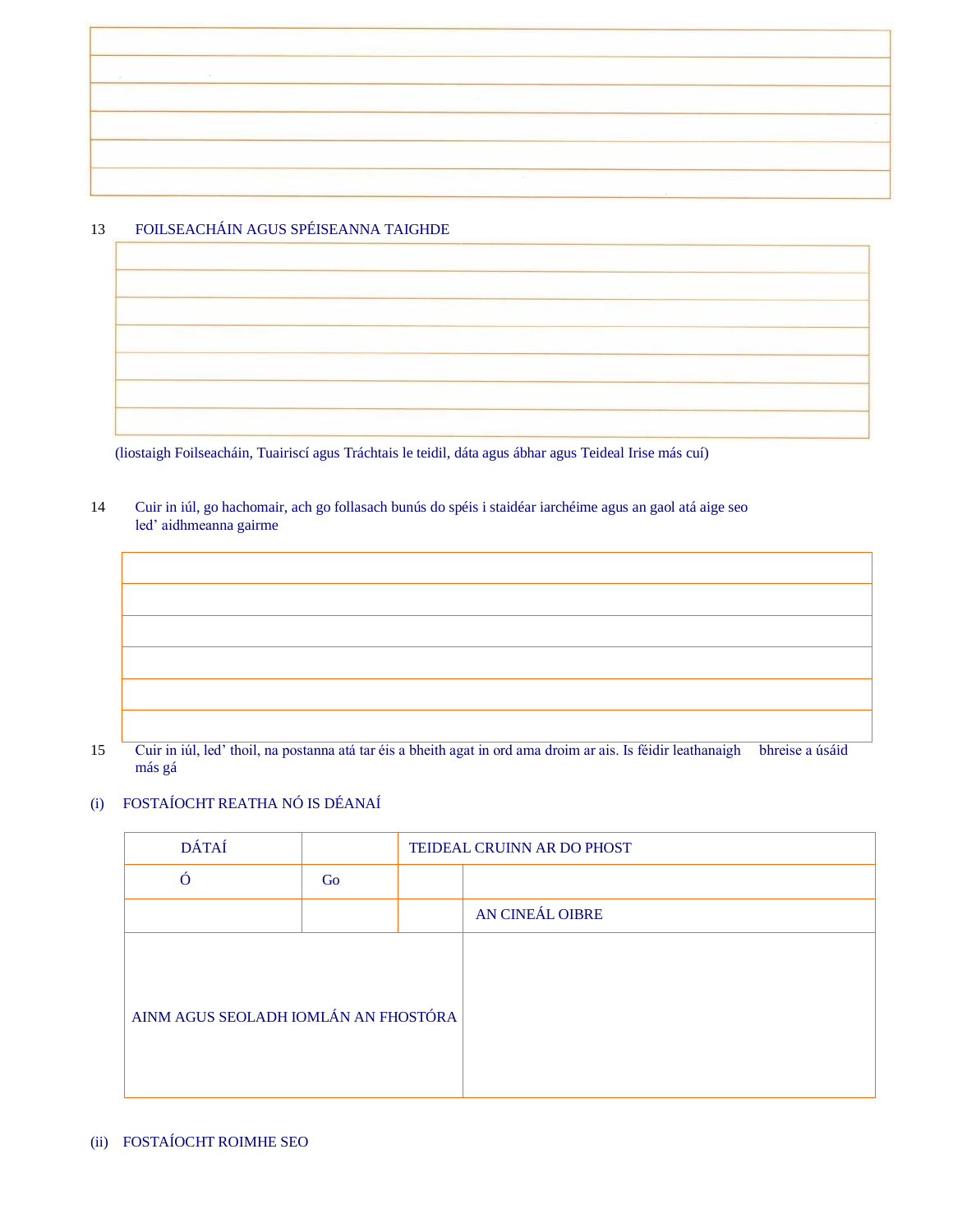|    | <b>DÁTAÍ</b>                                                                           |    | TEIDEAL CRUINN AR DO PHOST                                                                                                      |
|----|----------------------------------------------------------------------------------------|----|---------------------------------------------------------------------------------------------------------------------------------|
|    | Ó                                                                                      | Go |                                                                                                                                 |
|    |                                                                                        |    | AN CINEÁL OIBRE                                                                                                                 |
|    |                                                                                        |    |                                                                                                                                 |
|    |                                                                                        |    |                                                                                                                                 |
|    | AINM AGUS SEOLADH IOMLÁN AN FHOSTÓRA                                                   |    |                                                                                                                                 |
|    |                                                                                        |    |                                                                                                                                 |
|    |                                                                                        |    |                                                                                                                                 |
| 16 |                                                                                        |    | Ar chuir tú iarratas isteach roimhe seo chun na hOllscoile chun Staidéar Iarchéime a dhéanamh?                                  |
|    | Níor chuir<br>Cuir                                                                     |    |                                                                                                                                 |
|    |                                                                                        |    | má chuir, cuir in iúl an bhliain agus sonraigh an clár a bhí i gceist agus ainm(neacha) ar an iarratas                          |
|    |                                                                                        |    |                                                                                                                                 |
|    |                                                                                        |    |                                                                                                                                 |
|    |                                                                                        |    |                                                                                                                                 |
|    |                                                                                        |    |                                                                                                                                 |
| 17 | eile (bí sonrach, led' thoil) á thabhairt agat.                                        |    | Sonraigh, led' thoil, conas a bhfuair tú amach faoin gClár Staidéar. Luaigh teideal an nuachtáin, na meáin, focal béil agus     |
|    |                                                                                        |    |                                                                                                                                 |
|    |                                                                                        |    |                                                                                                                                 |
|    |                                                                                        |    |                                                                                                                                 |
|    |                                                                                        |    |                                                                                                                                 |
| 18 |                                                                                        |    | Más maith leat is féidir leat staid sláinte nó mhíchumais a lua a d'fhéadfadh tionchar a imirt ar do chuif staidéir nó a bhfuil |
|    | soláthar áiseanna speisialta riachtanach. Is féidir leathanaigh bhreise a úsáid más gá |    |                                                                                                                                 |
|    |                                                                                        |    |                                                                                                                                 |
|    |                                                                                        |    |                                                                                                                                 |
|    |                                                                                        |    |                                                                                                                                 |
|    |                                                                                        |    |                                                                                                                                 |
|    |                                                                                        |    |                                                                                                                                 |
| 19 | rialacháin acadúla na hOllscoile                                                       |    | Dearbhaím go bhfuil na sonraí tugtha maidir leis an iarratas seo fíor ar gach bealach agus aontaím go mbeidh mé faoi réir ag    |
|    | SÍNIÚ AN IARRTHÓRA                                                                     |    |                                                                                                                                 |
|    |                                                                                        |    |                                                                                                                                 |
|    |                                                                                        |    |                                                                                                                                 |
|    | I GCOMHAIR ÚSÁID OIFIGE AMHÁIN                                                         |    |                                                                                                                                 |
|    |                                                                                        |    |                                                                                                                                 |